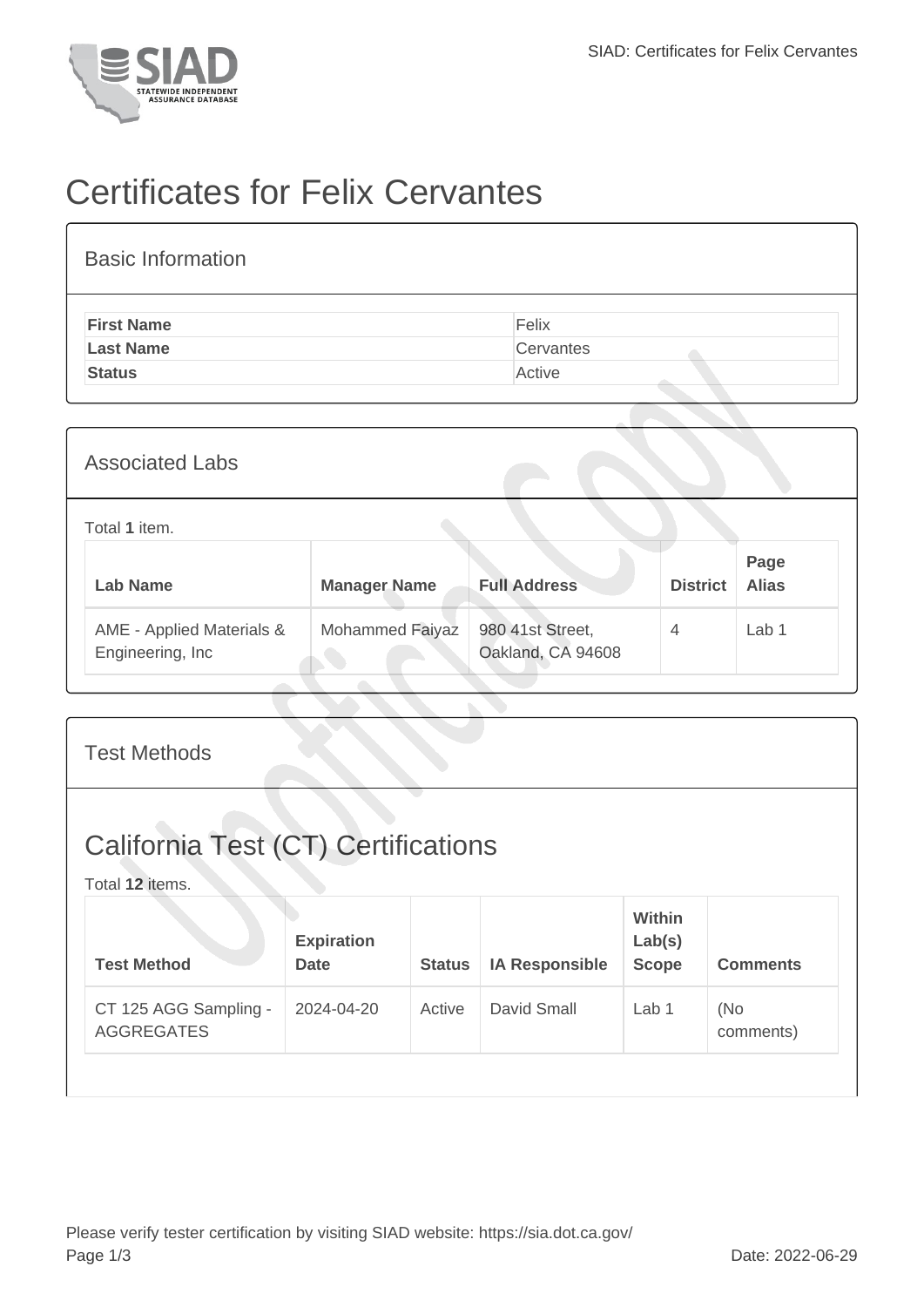

| <b>Test Method</b>                                                    | <b>Expiration</b><br><b>Date</b> | <b>Status</b> | <b>IA Responsible</b> | <b>Within</b><br>Lab(s)<br><b>Scope</b> | <b>Comments</b>   |
|-----------------------------------------------------------------------|----------------------------------|---------------|-----------------------|-----------------------------------------|-------------------|
| CT 125 GEN Sampling -<br><b>GENERAL</b>                               | 2024-04-20                       | Active        | <b>David Small</b>    | Lab <sub>1</sub>                        | (No<br>comments)  |
| CT 125 HMA Sampling -<br><b>HMA</b>                                   | 2024-04-20                       | Active        | David Small           | Lab <sub>1</sub>                        | (No)<br>comments) |
| CT 231 Relative<br>Compaction - Nuclear<br>Gage                       | 2024-04-20                       | Active        | David Small           | Lab 1                                   | (No<br>comments)  |
| CT 375 AC Density by<br><b>Nuclear Gage</b>                           | 2024-04-20                       | Active        | David Small           | Lab <sub>1</sub>                        | (No<br>comments)  |
| CT 504 Air Content of<br><b>PCC - Pressure Method</b><br>(JTCP - PCC) | 2025-12-03                       | Active        | Dalton LaBoskey       | Lab 1                                   | (No<br>comments)  |
| CT 518 Unit Weight -<br>PCC (JTCP - PCC)                              | 2025-12-03                       | Active        | Dalton LaBoskey       | Lab 1                                   | (No<br>comments)  |
| CT 539 Sampling Fresh<br>Concrete (JTCP - PCC)                        | 2025-12-03                       | Active        | Dalton LaBoskey       | Lab 1                                   | (No<br>comments)  |
| CT 540 Making<br>Cylinders - PCC (JTCP -<br>PCC)                      | 2025-12-03                       | Active        | Dalton LaBoskey       | Lab 1                                   | (No<br>comments)  |
| CT 543 Air Content of<br>PCC - Volumetric<br>Method (JTCP - PCC)      | 2025-12-03                       | Active        | Dalton LaBoskey       | (No lab)                                | (No<br>comments)  |
| CT 556 Slump - PCC<br>(JTCP - PCC)                                    | 2025-12-03                       | Active        | Dalton LaBoskey       | Lab 1                                   | (No<br>comments)  |